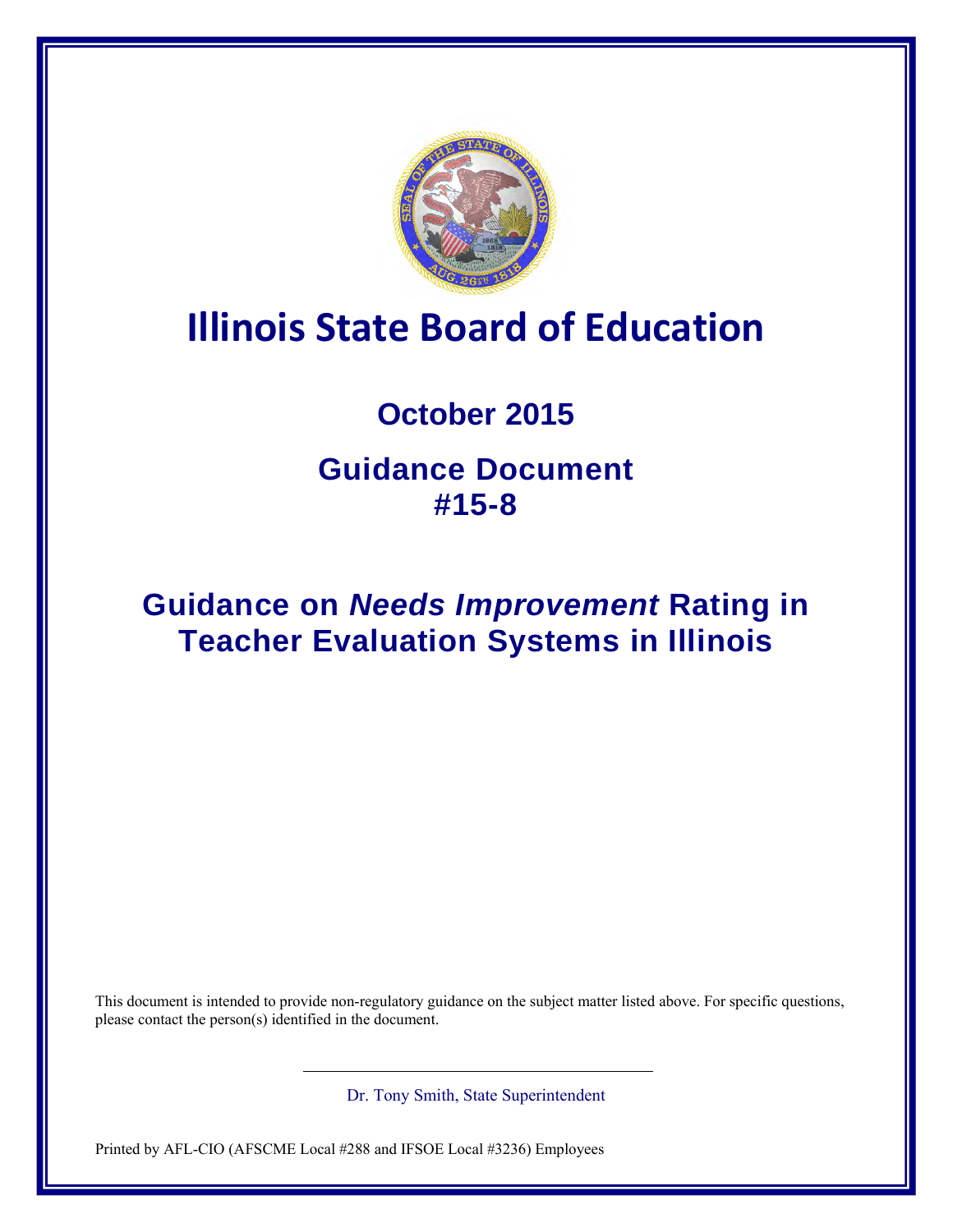

# **Guidance on Needs Improvement Rating in Teacher Evaluation Systems in Illinois**

The 2010 Performance Evaluation Reform Act (PERA; 105 ILCS 5/24A et seq.) requires that districts adopt an educator evaluation system that recognizes excellent and proficient teachers as well as identifies those teachers who are not currently meeting expectations for educator quality (i.e., *needs improvement* and *unsatisfactory*). PERA specifies that teachers should receive a summative rating for their performance that reflects teacher practice as well as student growth. A teacher's summative rating is assigned to one of four performance categories: *excellent*, *proficient*, *needs improvement*, or *unsatisfactory*. This guidance document is intended to support understanding of PERA related to a *needs improvement* rating. For many teachers and districts, the assignment of a *needs improvement* rating can be a springboard for promoting teacher growth and improvement. To that end, this guidance document provides a brief overview of PERA related to a *needs improvement* rating, identifies those areas of the law where joint committees have the flexibility to shape their own local response, and provides selected research and local examples related to supporting the growth and development of teachers.

*Note:* PERA does not require any joint committee (see definition of joint committee at § 24A-4 and 23 Ill. Admin. Code § 50.30) to act specifically on the guidance provided in this document. This document addresses the *needs improvement* rating. For PERA language related to the rating of *unsatisfactory*, see the [Illinois School Code, 105 ILCS 24A-5\(i-k\).](http://www.ilga.gov/legislation/ilcs/fulltext.asp?DocName=010500050K24A-5)

## **Background: PERA Language Related to a** *Needs Improvement* **Rating**

The Illinois School Code states in relevant part:

Within 30 school days after assigning a tenured teacher a "Needs Improvement" rating, a school district, in consultation with the teacher and taking into account the teacher's ongoing professional responsibilities (including his or her regular teacher assignments) must develop for that teacher a "professional development plan" directed to the areas that need improvement and that includes any supports the district will provide to address the areas that need improvement. $<sup>1</sup>$  $<sup>1</sup>$  $<sup>1</sup>$ </sup>

 $\overline{\phantom{a}}$ 

<span id="page-1-0"></span><sup>&</sup>lt;sup>1</sup> [Illinois School Code, 105 ILCS 24A-5\(h\)](http://www.ilga.gov/legislation/ilcs/fulltext.asp?DocName=010500050K24A-5&_sm_au_=iVVfnNT21M637H3V)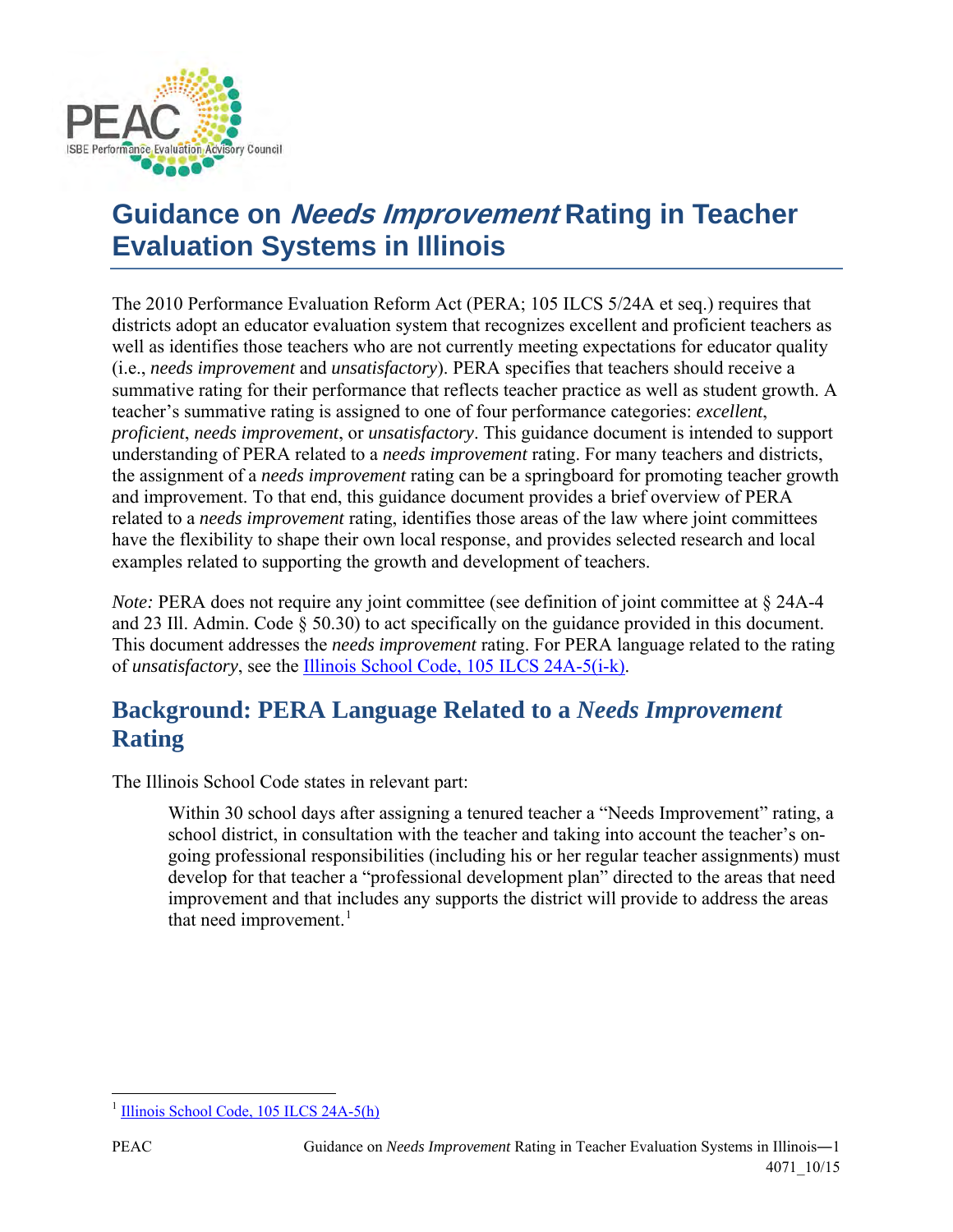### **1. PERA Language Pertinent to a** *Needs Improvement* **Rating**

#### **Immediate Required Action**

- A professional development plan (PDP) must be created by the evaluator in consultation with the teacher within 30 school days.
- The PDP must be directed to the areas that need improvement and include any supports the district will provide to address the areas that need improvement.
- Any professional development provided as part of a PDP must align to Standards for Professional Learning (2011) published by Learning Forward**.**

#### **Required Follow-Up**

- An educator who receives a *needs improvement* rating must be evaluated at least once during the school year following the receipt of such rating.
- Educators with a *needs improvement* rating who are subsequently assigned a rating of *proficient* or *excellent* are reinstated to the regular evaluation cycle for tenured educators.

*Sources:* Illinois School Code, 105 ILCS 24A-5; 23 Ill. Admin. Code § 50.100.

# **Professional Development Plan**

As specified in PERA, districts must ensure that a PDP is created within 30 school days for all teachers receiving a *needs improvement* rating. Unlike a formal remediation plan that is put into place when a teacher receives an *unsatisfactory* rating, the PDP is more informal and is designed to support teacher growth in the specific areas identified as needing improvement (see Table 2). Although the district has final decision-making authority, the development of a PDP is intended to be a collaborative process that reflects a shared commitment to helping the educator improve. The PDP must be developed by the evaluator in consultation with the teacher; must take into consideration the teacher's ongoing professional responsibilities; and must outline the areas to be improved as well as the ways in which the district will provide support to facilitate this improvement. Any professional development provided as part of the plan must align with the [Standards for Professional Learning](http://learningforward.org/docs/august-2011/referenceguide324.pdf?sfvrsn=2) (Learning Forward, 2011) (see Text Box 5). Beyond these rules, joint committees have considerable latitude in determining all remaining aspects of the PDP, including goals, duration, professional development activities, and supports; how and when teacher progress will be assessed; and what will happen at the conclusion of PDP—including reassessment and the follow-up steps taken when teachers do not show improvement over time.

#### **2. What Is Not Included in PERA Related to a** *Needs Improvement* **Rating?**

**Goals, professional learning activities, and supports:** PERA does not stipulate the content, format, or structure for PDPs, nor does PERA specify how many goals or which professional learning activities and supports must be provided.

**Duration:** PERA does not specify the duration of a PDP. A PDP may cross school years.

**Monitoring of progress and metrics:** PERA does not specify how or how often a teacher needs to be assessed during the PDP. PERA does not indicate what will happen at the end of the PDP, such as reassessment or the follow-up steps taken when teachers do not show improvement across time.

**Reassessment and follow-up steps:** PERA offers joint committees flexibility in how teachers are reassessed and does not specify what needs to happen at the conclusion of a PDP or what next steps should be taken for teachers who receive repeated *needs improvement* ratings.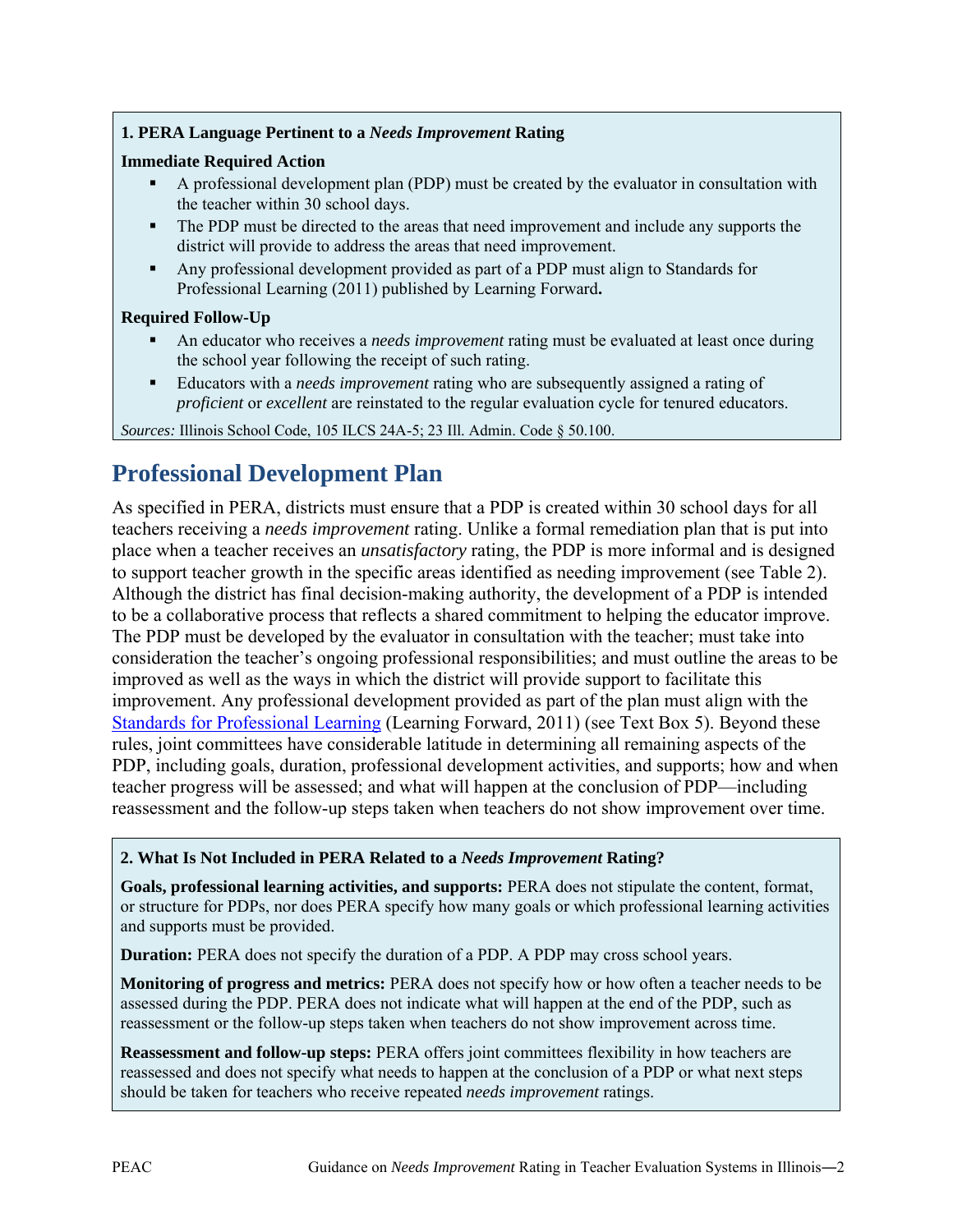## **PDP Components**

A strong PDP will help establish the structure, supports, and skill-building opportunities needed to promote professional growth on the part of teachers—with the aim of effectively moving teachers out of a *needs improvement* status. In developing the PDP, stakeholders may want to consider the following PDP components:

- Improvement goals
- **Professional learning activities and supports**
- Duration
- **Progress monitoring and metrics**
- Reassessment and follow-up steps

When a teacher has received a *needs improvement* rating, the reasons for this rating may not be immediately apparent or straightforward. A range of individual, district, and external factors can affect a teacher's measured performance. Individual factors may be attributed to the teacher or the evaluator, including, but not limited to, the need for more training regarding the district's framework for proficient teaching, the need to understand the district's assessment/evaluation process, or an inconsistency in the application of the district's framework for proficient teaching. The district is responsible to provide sufficient initial and recurrent training so that teachers and evaluators can be rated *proficient* in the application of the district's framework for proficient teaching. The scope of this guidance document is the Professional Development Plan; thus, it is limited to those factors belonging to the teacher as an individual. Guidance related to the performance of an evaluator, inconsistent or ineffective evaluation, or the fairness of the district performance evaluation plan is beyond the scope of this document. Guidance related to these aspects of PERA can be found in these PEAC documents:

- 1. Guidance on District Decision Making: [http://www.isbe.net/peac/pdf/guidance/13-3-dist](http://www.isbe.net/peac/pdf/guidance/13-3-dist-dec-making.pdf)[dec-making.pdf](http://www.isbe.net/peac/pdf/guidance/13-3-dist-dec-making.pdf)
- 2. PEAC Guidance to Schools and Districts Regarding Evaluating Teacher Practice and Understanding Summative Ratings: [http://www.isbe.net/peac/pdf/guidance/15-4](http://www.isbe.net/peac/pdf/guidance/15-4-summative-ratings.pdf) [summative-ratings.pdf](http://www.isbe.net/peac/pdf/guidance/15-4-summative-ratings.pdf)
- 3. Guidance on Building Teacher Evaluation Systems for Teachers of Students With Disabilities, English Learners, and Early Childhood Students: <http://www.isbe.net/peac/pdf/guidance/14-3-teacher-eval-sped-ell-preschool.pdf>
- 4. Guidance on Peer Evaluation in Teacher Evaluation Systems in Illinois: <http://www.isbe.net/peac/pdf/guidance/13-17-pe-teacher-eval.pdf>
- 5. Model Teacher Evaluation System Creating a Summative Rating: <http://www.isbe.net/peac/pdf/guidance/13-9-te-model-summ-rating.pdf>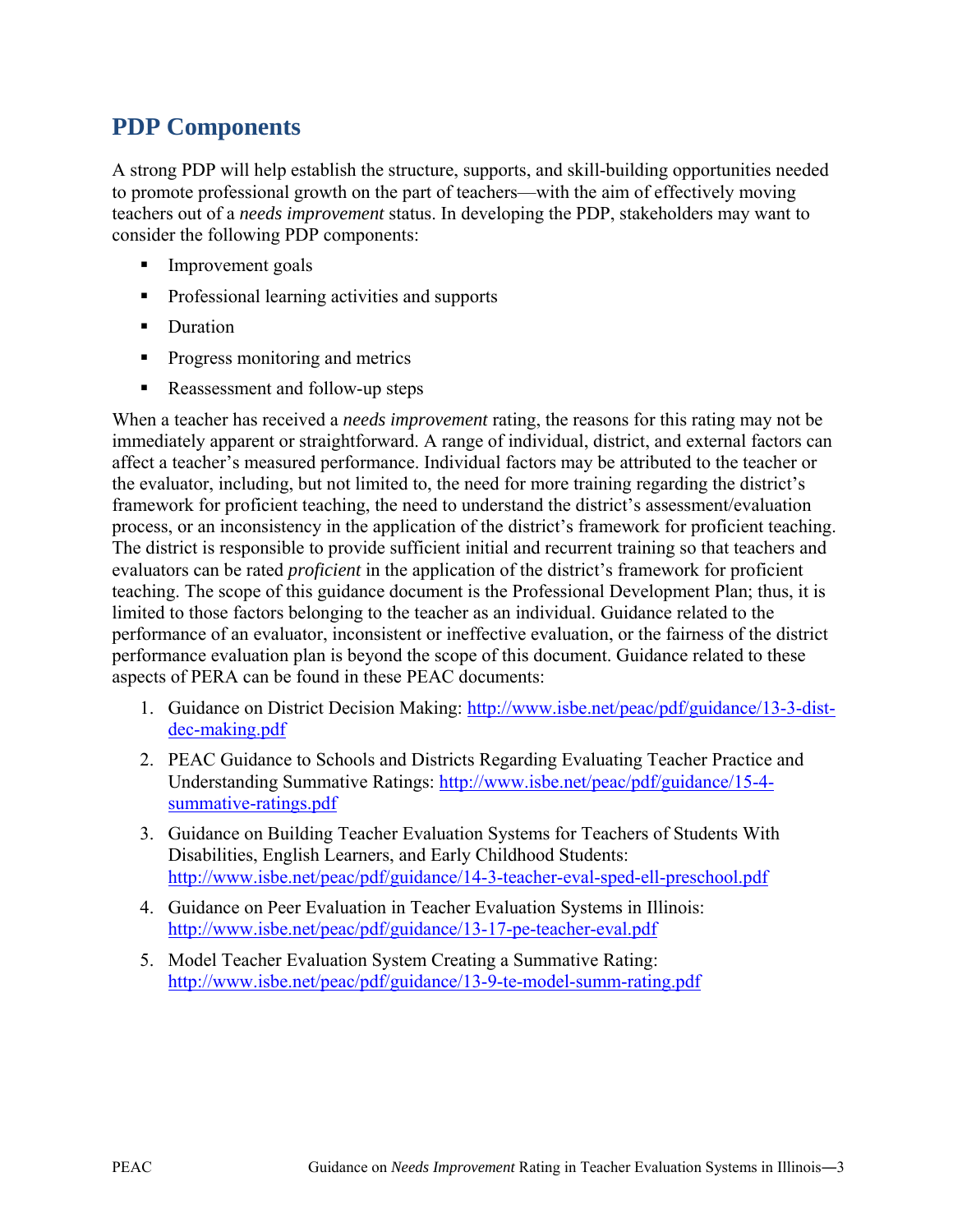All of these factors may interact in ways that inhibit a teacher's enacted or measured performance. Before developing a PDP, evaluators and teachers are strongly encouraged to uncover the likely underlying cause(s) for the *needs improvement* rating. Districts must provide a safe and comfortable environment in which these discussions can occur. The information should be used to design a PDP that aligns with each teacher's individual needs and circumstances (see Text Box 3 and Table 1).

### **3. Considering Potential Root Causes for a** *Needs Improvement* **Rating**

The underlying causes for the *needs improvement* rating should be taken into account in developing the plan for teacher support or decision rules for teachers who do not show progress. Root causes may include individual-level, organizational, systemic, or external factors. These factors may interact in ways that inhibit a teacher's enacted or measured performance. Table 1 lists some of the potential root causes for first-time and repeated *needs improvement* ratings. It is important to remember that there may be multiple reasons why a teacher has received a *needs improvement* rating.

| <b>First-Time Needs Improvement Rating</b>                                                        | <b>Repeated Needs Improvement Rating</b>                                              |  |
|---------------------------------------------------------------------------------------------------|---------------------------------------------------------------------------------------|--|
| The teacher is new to the profession and<br>п<br>lacks experience (The New Teacher                | The teacher cannot successfully perform<br>٠<br>duties assigned.                      |  |
| Project, 2010; TNTP, 2015).                                                                       | The teacher's practice is inconsistent with<br>п                                      |  |
| The teacher's practice is inconsistent with<br>٠<br>the district's framework for proficient       | the district's framework for proficient<br>teaching.                                  |  |
| teaching.                                                                                         | The teacher exhibits continued<br>$\blacksquare$                                      |  |
| The teacher needs additional training in one<br>٠<br>or more components of the district's         | inconsistencies relative to the district's<br>framework for proficient teaching.      |  |
| framework for proficient teaching.                                                                | The teacher's established practice is not<br>$\blacksquare$                           |  |
| The teacher needs additional training on the<br>٠<br>district's evaluation plan or rating rubric. | aligned with the school or district's<br>evaluation plan or rating rubric (Wood et    |  |
| The evaluator needs additional training on<br>٠                                                   | al., 2014).                                                                           |  |
| the district's framework for teaching and/or                                                      | The teacher is assuming a new role or<br>٠                                            |  |
| the district's evaluation plan or rating<br>rubric (Bell et al., 2014).                           | responsibilities (e.g., changing grades,<br>subjects, or specialty areas) or has been |  |
| The district failed to provide sufficient<br>п                                                    | recently reassigned.                                                                  |  |
| training on framework for teaching and/or                                                         | The teacher has recently experienced (or<br>п                                         |  |
| the evaluation plan or rating rubric.                                                             | continues to experience) a significant life                                           |  |
| The teacher is assuming a new role or<br>п<br>responsibilities (e.g., changing grades,            | event (e.g., divorce, death in family, or<br>major illness).                          |  |
| subjects, or specialty areas) or has been                                                         | The district has not provided effective                                               |  |
| recently reassigned.                                                                              | feedback and/or support from coaches and                                              |  |
| The teacher has recently experienced a<br>٠                                                       | school leaders (The New Teacher Project,                                              |  |
| significant life event (e.g., divorce, death in                                                   | 2010).                                                                                |  |
| family, or major illness).                                                                        | The district has not fulfilled its<br>$\blacksquare$                                  |  |
| The teacher has been assigned high                                                                | responsibilities for providing support as                                             |  |

### **Table 1. Some Potential Root Causes for a** *Needs Improvement* **Rating**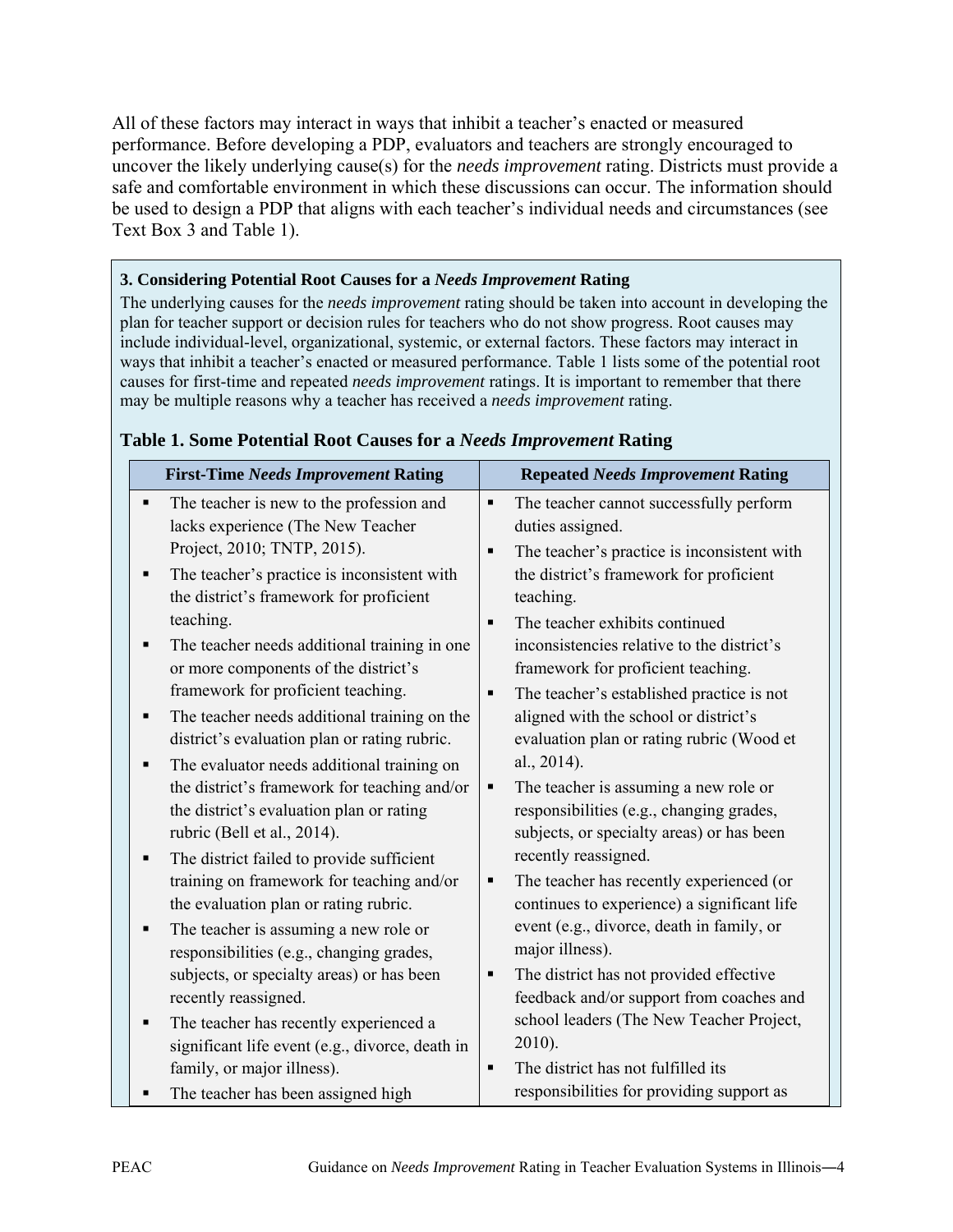## **Improvement Goals**

PERA specifies that a teacher's PDP must be developed in consultation with the teacher and, minimally, include the areas in need of improvement identified through the teacher's performance evaluation. However, PERA does not specify how many goals need to be set or how goals should be developed and defined. One approach recommended by Learning Forward (Killion, 2013), the Illinois State Board of Education, and other state departments of education and being used by some Illinois districts as part of their educator evaluation systems (Bremen High School District 228 District Evaluation Committee, 2013; Massachusetts Department of Elementary and Secondary Education, 2012; Oak Lawn-Hometown School District 123, n.d.) is the use of SMART goals, which are specific, measurable, attainable/actionable, results focused, and time bound.

A popular approach, SMART goals aim to help teachers define goals that focus improvement efforts on concrete outcomes and to provide the parameters teachers need to gauge their progress. Writing SMART goals is an acquired skill. Teachers and evaluators using this approach are strongly encouraged to participate in training to learn how to write effective goals that meet the SMART criteria. Learning Forward supports the SMART goal approach, recommending that improvement goals be developed with performance data that identify teachers' needs, be standards based, and align with SMART goal criteria (Learning Forward, 2011). In addition to the SMART goal approach, some Illinois districts use other goal-setting approaches (see Text Box 4).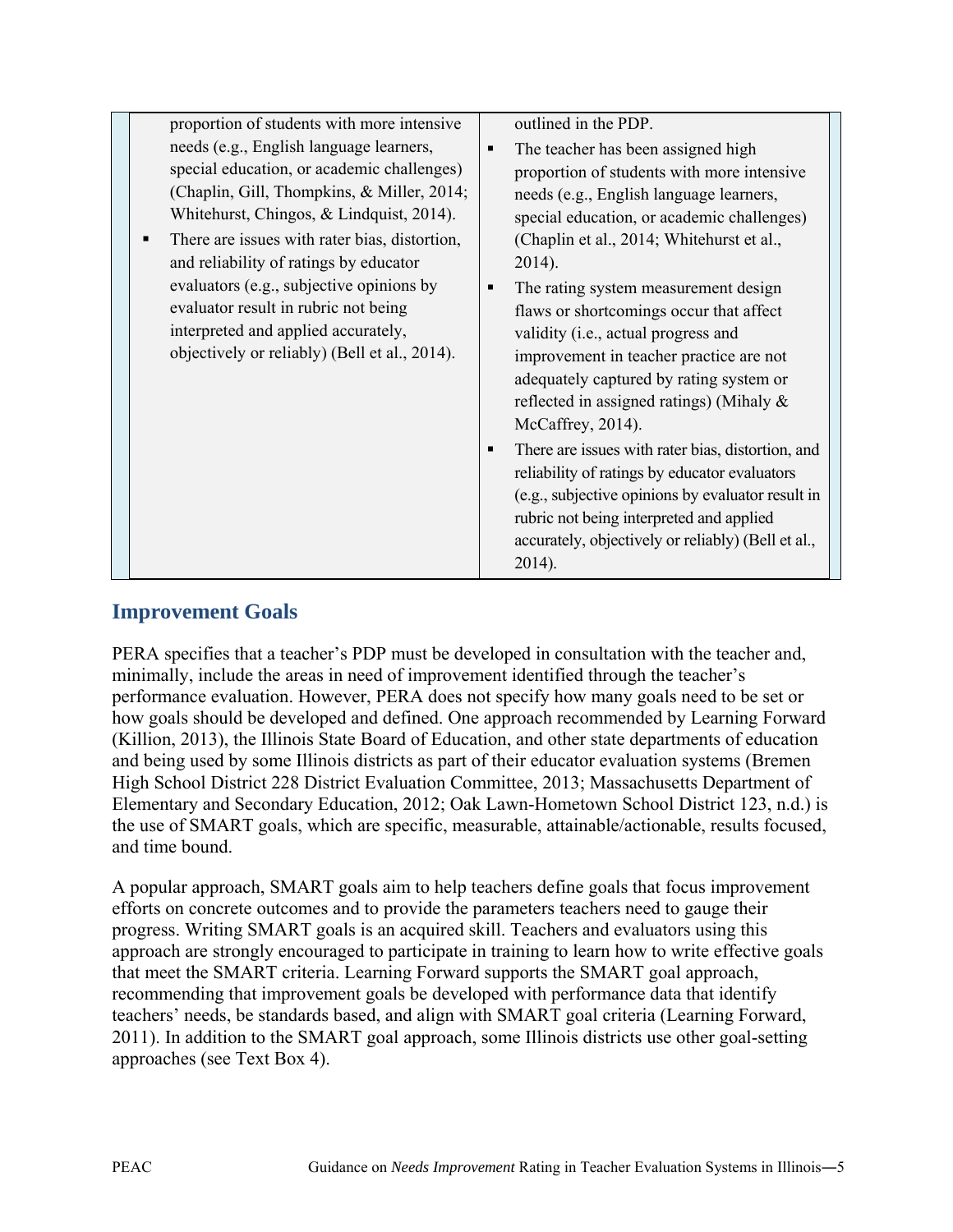#### **4. District Examples of Goal-Setting Approaches**

The Bremen Community High School District 228 in Midlothian, Illinois, requires that teachers and evaluators establish SMART goals aligned with Charlotte Danielson's Framework for Teaching. All District 228 teachers develop individualized growth plans. Teachers first complete a self-assessment using the Danielson framework and then develop at least two SMART goals to either guide the evaluation process (in an evaluation year) or individually improve professional practice in a nonevaluation year. The District 228 Evaluation Committee provides training, support, and resources to help staff learn the skills associated with effective self-assessment and goal setting. The Kankakee School District has developed its own goal-setting process. In Kankakee, a teacher who has received a *needs improvement* rating works with his or her evaluator to develop a PDP with the following components:

- **Areas of improvement:** List each domain to be addressed
- **Rationale for area of improvement:** Evidence from observations that show the area needing improvement
- **Domain/component:** List the domain and/or component rated *needs improvement*
- Indicators for Effective Teaching: Find examples in the *Sources of Evidence for the Framework for Teaching* packet of domain/component rated *needs improvement* that will show or produce evidence of effective teaching.
- **Improvement strategies:** Strategies the teacher will use to show improvement in each needed domain/component.
- **Tasks to complete:** Specific tasks the teacher will complete that will improve the domain/component.
- **Support and resources:** List of supports and resources the teacher can use to improve,
- (e.g., workshops, observe colleagues, ask a specialist, and books/journals).
- **Indicators of progress:** How the teacher will show progress toward *proficient*/*excellent* in each domain/component (e.g., through informal observation and data).

*Note.* These highlighted examples do not provide a comprehensive description of these plans or of the training and implementation strategies needed to put these plans into effect. Please visit district and school websites referenced to gain a more complete picture of local approaches to educator evaluation.

Determining the appropriate number of goals to include in a teacher's PDP is another decision that needs to be addressed when devising PDPs. Too few goals may prevent a teacher from improving sufficiently to move out of the *needs improvement* status. Too many goals may cause the teacher's attention and efforts to become less focused and effective. Many educational agencies follow the "less is more" principle. For example, the Ohio Department of Education suggests teachers set three to five goals as part of their individual professional growth plan (Ohio Department of Education, n.d.). Bremen Community High School District 288 in Midlothian, Illinois, suggests that teachers select a minimum of two goals to address as part of their individual growth plans (Bremen High School District 228 District Evaluation Committee, 2013).

## **Professional Learning Activities and Supports**

After the improvement goals have been identified, the PDP must outline how the teacher will receive the learning activities and supports conducive to his or her growth and improvement. PERA specifies that the PDP be directed to the areas identified as needing improvement and that professional development provided as part of a PDP align to [Standards for Professional Learning](http://learningforward.org/docs/august-2011/referenceguide324.pdf?sfvrsn=2) (Learning Forward, 2011) (Illinois Administrative Code Part 50.100 (d)). The Learning Forward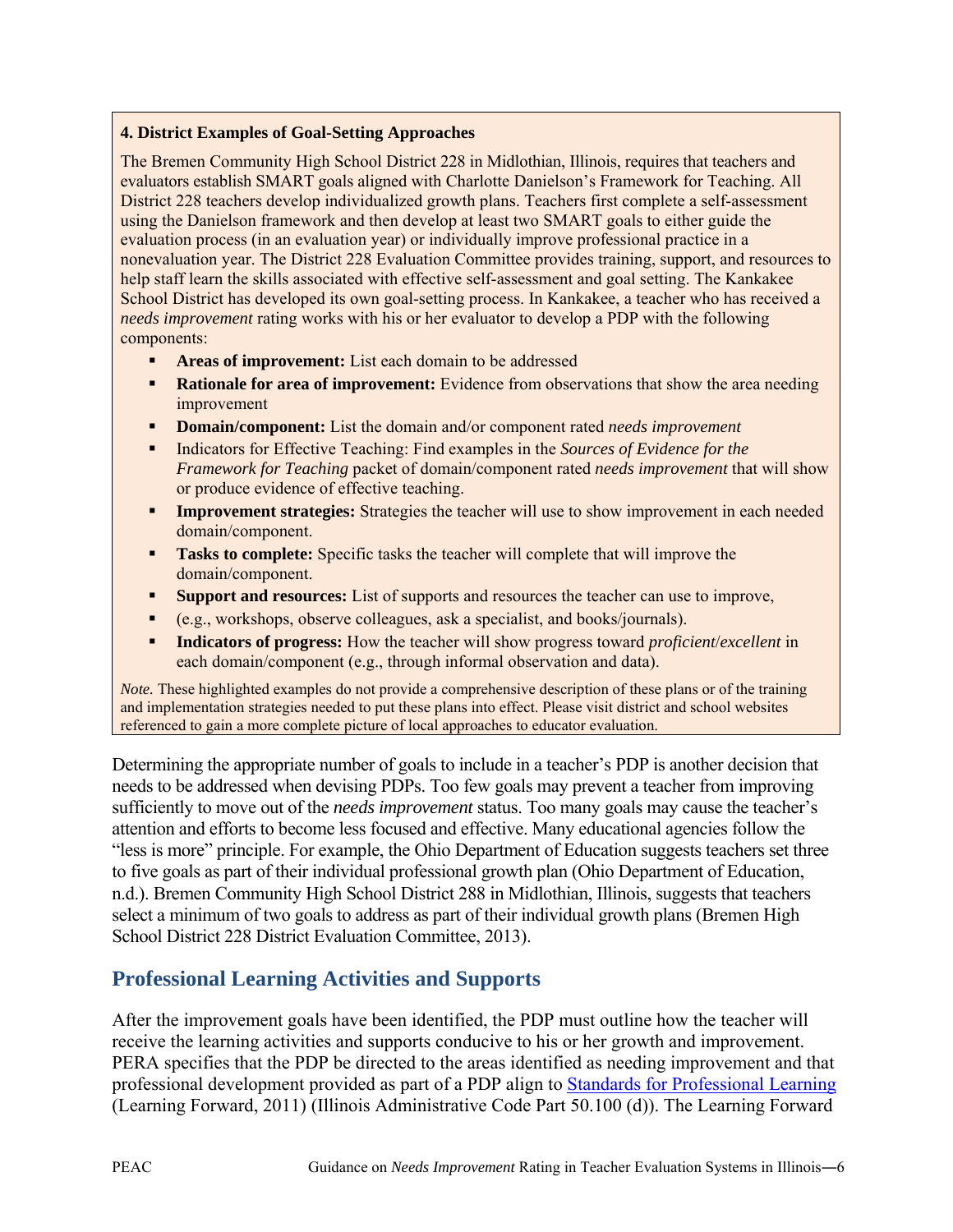Standards for Professional Learning include seven areas believed to support professional learning based on research and best practice (Text Box 5).

```
5. Learning Forward: Standards for Professional Learning
Professional learning that increases educator effectiveness and results for all students includes the 
following elements:
   Learning communities
   • Leadership
   • Resources
   Data
   Learning designs
   Implementation
   • Outcomes
Source: Learning Forward, 2011.
```
## **Research-Based Strategies for Promoting Teacher Growth and Improvement**

A review of research conducted by the National Comprehensive Center for Teacher Quality (Archibald, Coggshall, Croft, & Goe, 2011) aligns well with Learning Forward Professional Learning Standards and suggests that high-quality professional development exhibits the following characteristics:

- **Aligned/integrated:** Aligns with school goals, state and district standards and assessments, and other professional learning activities
- **Core instruction:** Focuses on core academic content and the modeling of teaching strategies for the content
- **Opportunities for active learning:** Includes opportunities for teachers to observe seasoned educators model practices and actively practice new teaching strategies
- **Collaborative:** Provides opportunities for collaboration and peer feedback and support among teachers (e.g., professional learning community, learning teams, or peer assistance and review)
- **Embedded follow-up and continuous feedback:** Offers continuous feedback to teachers on what they are learning (e.g., instructional coaching, professional learning communities, and data teams)

Learning Forward (2011) suggests that professional learning plans be designed based on the KASAB (knowledge, attitudes, skills, aspirations, and behaviors) approach (Killion, 2013). According to Learning Forward, lasting change in teacher practice is more likely to take place when teachers are able to build new understanding and skills, shift beliefs, and have the opportunity to apply these new competencies in their classrooms. The Learning Forward Professional Learning Standards also recommend that professional learning is based on research and theories of human learning. For example, the standards note research that suggests that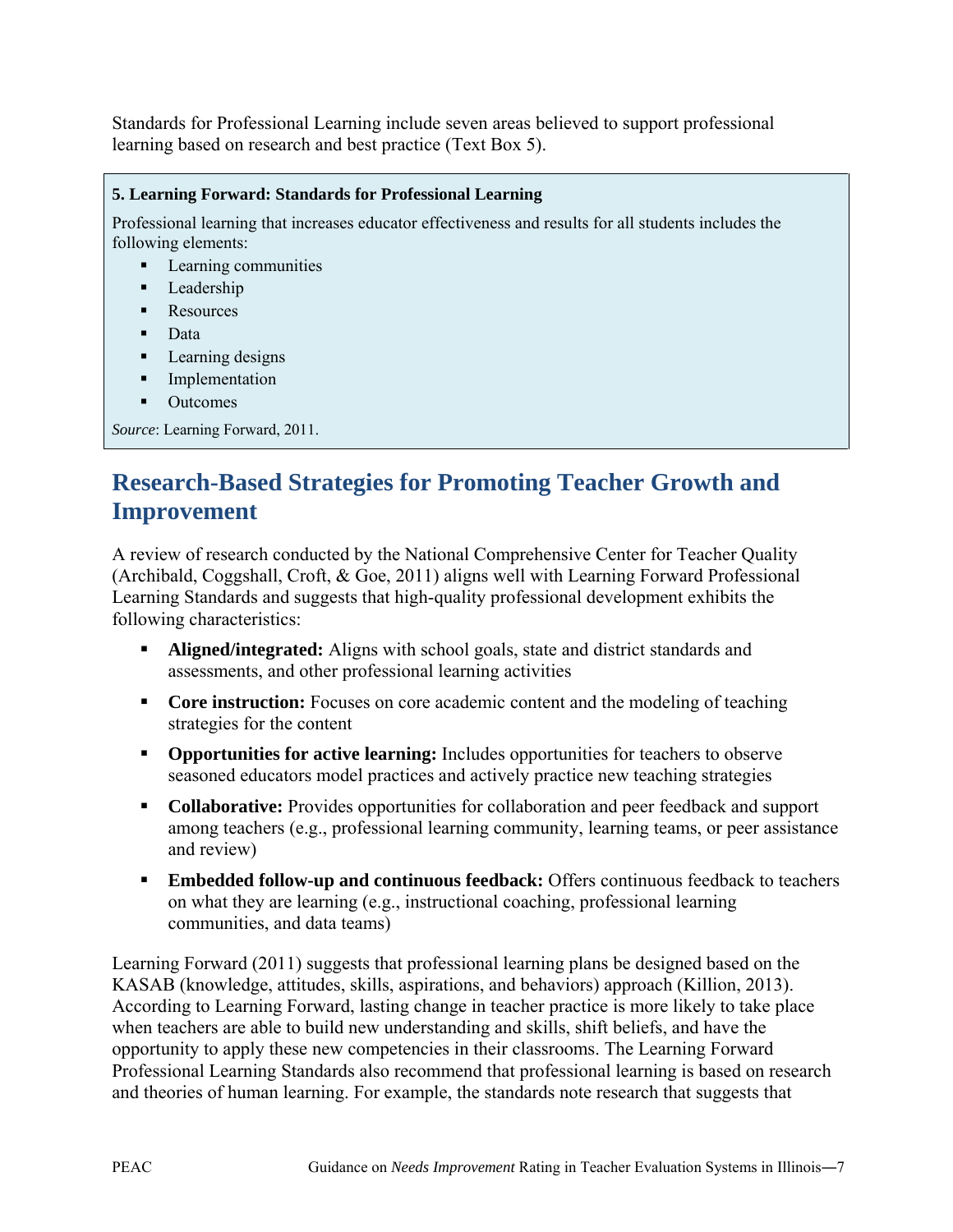educators are more motivated to change when they are given the opportunity for "voice and choice" in the design of their own learning experiences (Killion, 2013; Knight, 2011). When determining the professional learning activities and supports that will be included in a teacher's PDP, stakeholders may want to consider one or more of the research-based strategies outlined in this section.

#### **6. Peer Assistance and Review: A Promising Strategy for Promoting Teacher Growth**

Among the many professional development strategies listed previously, one strategy for promoting teacher growth and improvement is a peer assistance and review (PAR) program. A fully implemented PAR program uses teachers to provide structured mentorship, observation, evaluation, and feedback to other teachers to support their ongoing development and student learning. Peer evaluation is one component of a PAR program. An analysis of seven PAR programs found that districts with fully implemented PAR programs retained more novice teachers and dismissed more underperforming teachers—both tenured and nontenured—than did comparable districts (Papay & Johnson, 2012). In 2013, Race to the Top districts in Illinois piloted peer evaluations. A recent guidance document, *Peer Evaluation in Teacher Evaluation Systems in Illinois* (Illinois State Board of Education, 2013), suggests that teachers participating in PAR can support other teachers by acting as formal peer observers in performance evaluations as well as by serving as consulting teachers and mentors for teachers who are struggling. As noted in this guidance document, teachers who work with peer evaluators perceived the feedback to be fair and effective. These combined findings suggest that PAR may warrant consideration when designing PDPs for teachers with *needs improvement* ratings. However, it is important to note that the use of peer evaluators is a decision that is subject to being locally bargained with the union.

One local example of a PAR program with peer evaluation is being implemented by the Bensenville School District (2014). The district's Peer Evaluation Initiative, part of the PAR program, incorporates a three-step process to use consulting teachers to inform other teachers' instructional practice. The consulting teachers, who take on the role for a two-year period, have already demonstrated that they are effective teachers. This process includes teachers setting professional goals and consulting teachers conducting formal and informal classroom observations and analyzing student data (Illinois State Board of Education, 2014). According to the Bensenville School District, the benefits of this program include implementing more effective, research-based professional development; supporting teachers with more useful feedback; and providing principals with partners in the evaluation process.

## **PDP Duration**

PERA states that any tenured teacher with a *needs improvement* rating must be evaluated at least once in the school year following the assignment of the *needs improvement* rating (Illinois Administrative Code 105 ILCS 5/24A-5). The Illinois State Board of Education Guidance document on PERA (Illinois State Board of Education, 2011) indicates that PDPs may cross from one school year to the next. PERA does not specify the minimum or maximum length for the teacher's PDP.

An analysis of research conducted by the Center for Public Education suggests that the duration of professional development should be significantly long to enable teachers to learn new strategies and overcome challenges in implementation (Gulamhussein, 2013). Findings from several studies (Darling-Hammond, Chung Wei, Andree, Richardson, & Orphanos, 2009; Yoon, Duncan, Wen-Yu Lee, Scarloss, & Shapley, 2007) suggest that teachers in need of improvement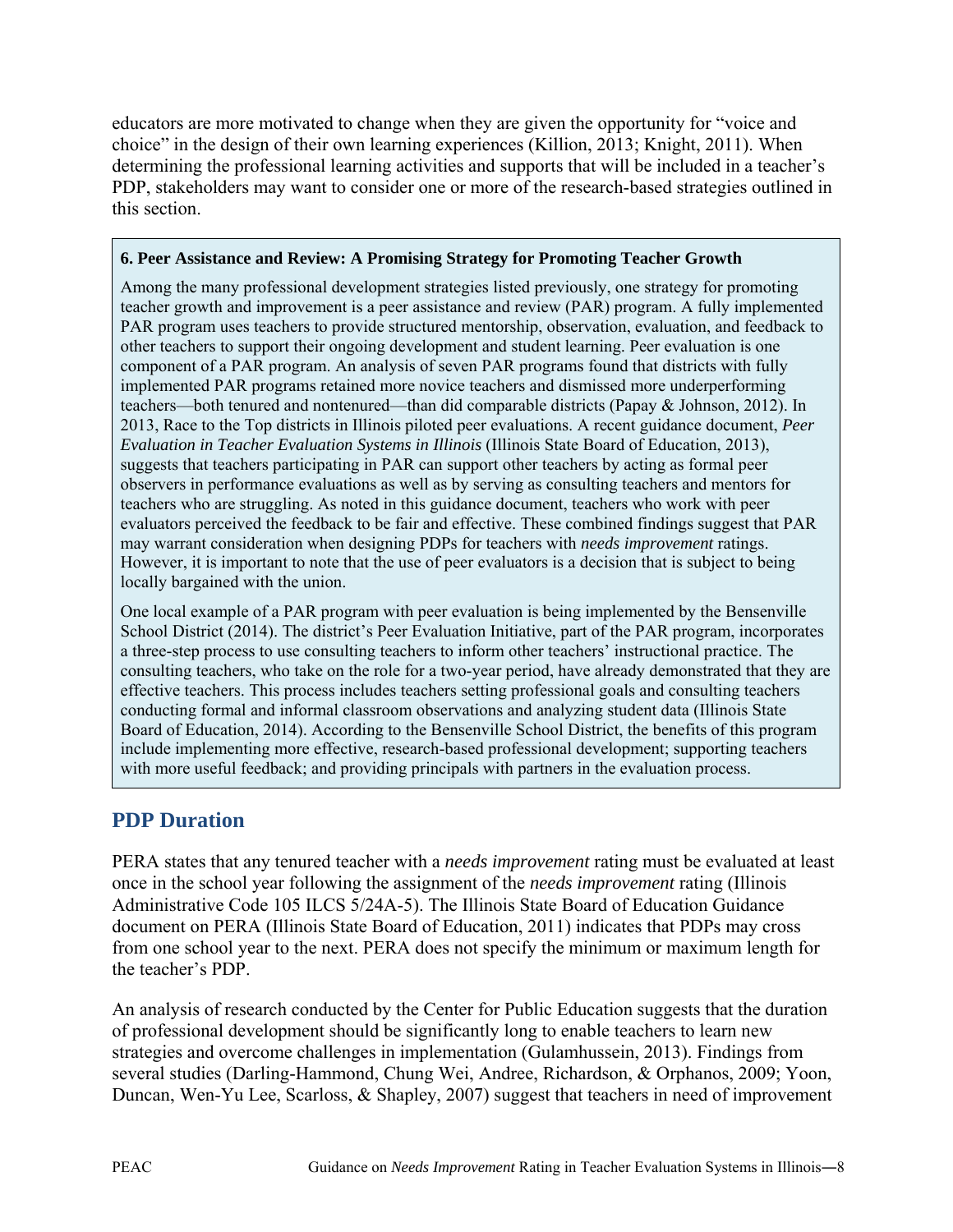should engage in professional learning and support across a sustained period of time. Yet, those stakeholders involved in the creation of PDPs may want to balance a desire for extended professional support with the need to keep PDP timelines flexible enough to best meet each teacher's individual needs. For example, the Kankakee School District leaves the decision regarding the PDP timeline to the evaluator and teacher but restricts the duration to no longer than the following school year.

## **Progress Monitoring and Metrics**

PERA does not specify how or how often a teacher is to be assessed during the teacher's PDP period. At the same time, research suggests that feedback is key to learning and that feedback is most helpful when it is immediate and actionable (Bransford, Brown, & Cocking, 2000; Hattie, 2008; Marzano, Pickering, & Pollock, 2001). Learning Forward recommends that ongoing assessment be integral to a PDP and that plans be structured to occur in "short cycles of learning and application" that take place during a period of a few weeks. Learning Forward further recommends that teacher learning goals and professional development supports be adjusted at the end of each cycle (Killion, 2013). Based on a National Comprehensive Center for Teacher Quality review of the research on effective professional development strategies, the Center suggests that teachers have the opportunity for continuous feedback to support their growth and improvement (Archibald et al., 2011). Marzano and other researchers promote teacher reflection, self-assessment (Glickman, 2002), and observation followed by structured self-reflection as key self-monitoring strategies for promoting teacher growth and improvement (Marzano, 2012; Marzano, Frontier, & Livingston, 2011; Seidman, Tseng, & Weisner, 2006).

Learning Forward suggests that an assessment of teacher progress include both formative and summative measures (Killion, 2013). Formative measures allow the evaluator and teacher to understand the extent to which the teacher is fully participating in planned activities and allow for more timely adjustments to professional learning activities and supports. Summative assessment measures allow the evaluator and teacher to gauge whether professional learning activities and supports are translating into measurable improvements in teacher practice in targeted areas. It is important to note that the decision to include summative measures as part of a teacher's PDP is determined locally.

Classroom observation is commonly used to monitor teacher progress.<sup>[2](#page-9-0)</sup> In fact, PERA requires that teachers who have received a *needs improvement* rating be observed three times in the year following this rating [\(Illinois Administrative Code, Section 50.120\)](http://www.isbe.net/rules/archive/pdfs/50ARK.pdf). Although observations are required, it is important to note that classroom observations can serve both a formative and summative purpose. When classroom observation is used as a method of progress monitoring, PDP developers may want to address in the plan whether observation will include any

 $\overline{\phantom{a}}$ 

<span id="page-9-0"></span><sup>&</sup>lt;sup>2</sup> The Illinois Administrative Code states: "Evidence of professional practice shall be collected through the use of multiple observations that include formal and informal observations" [\(Illinois Administrative Code, Section 50.120\)](http://www.isbe.net/rules/archive/pdfs/50ARK.pdf). Tenured teachers who received a *proficient* or *excellent* summative rating on the previous evaluation are required to be observed twice, with one of those observations being formal. Tenured teachers who received a *needs improvement* or *unsatisfactory* rating on the previous evaluation are required to be observed three times in the year following that rating, with two of those observations being formal. Nontenured teachers are required to be observed three times, with two of those observations being formal.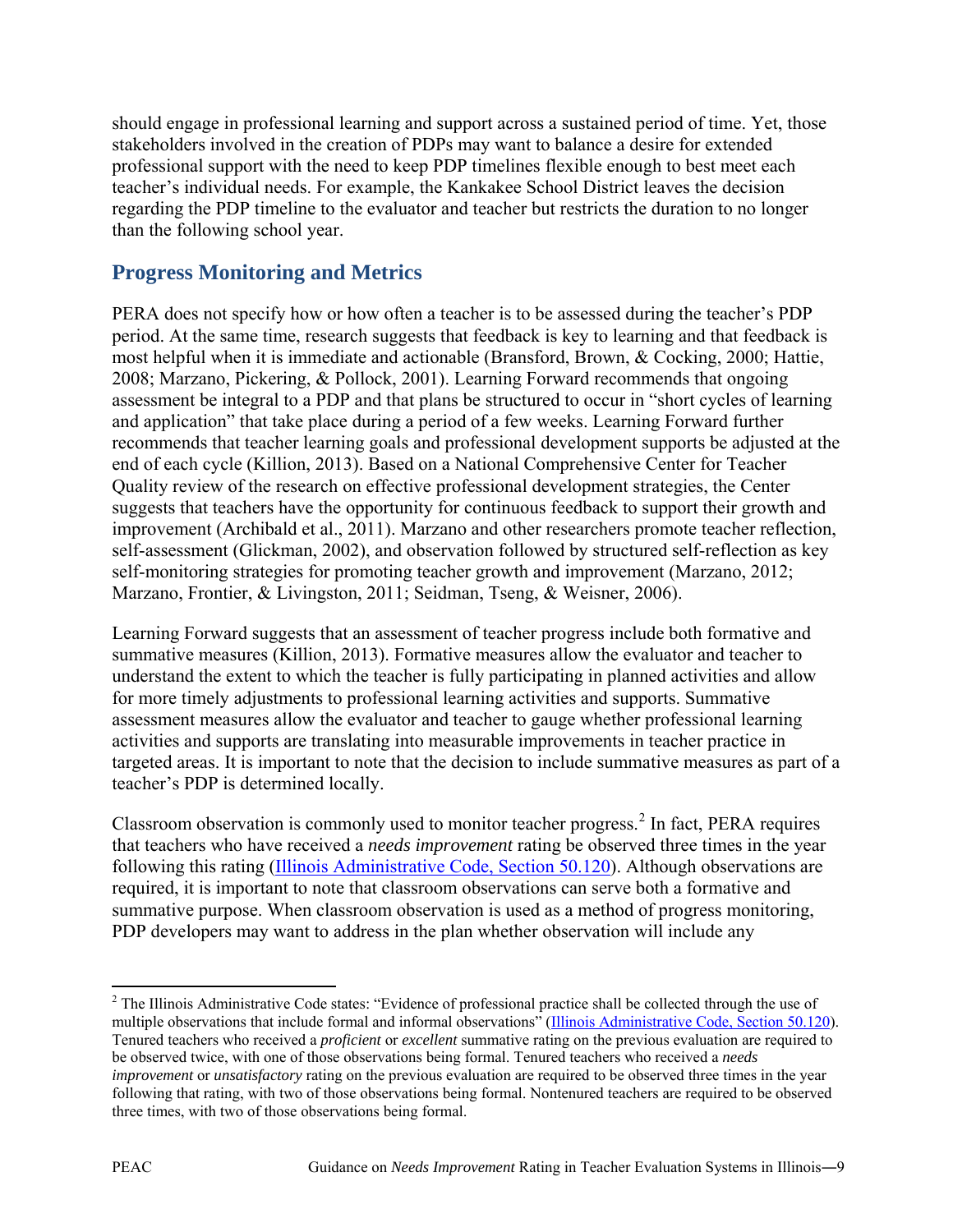"unannounced visits" during the PDP period and how soon following observations teachers will have the opportunity to receive feedback and discuss their progress.

### **7. Illinois District Example: Monitoring Progress**

Illinois districts use a range of approaches for monitoring teacher progress during a teacher's PDP. For example, the Kankakee PDP requires that the plan include a list of specific, desired "indicators of progress" tied specifically to the Danielson framework. Kankakee is prioritizing that evaluators provide effective feedback and coaching to teachers through engaging in a schedule of "walkthroughs" and "reflective conversations" throughout the PDP to offer feedback and coaching to the teacher as they monitor teacher progress. Kankakee has found that evaluators need to receive training specifically in how to offer effective coaching and feedback. Monitoring of progress includes interim observation ratings by the evaluator in these specific needs improvement areas. Ratings and progress are discussed and documented using the "Classroom Observation Documentation" and "Reflective Conversation" forms.

*Note.* These highlighted examples do not provide a comprehensive description of these plans or of the training and implementation strategies needed to put these plans into effect. Rather, these examples are included with the intention of helping to illustrate sample approaches to the development of PDPs. Please visit the district and school websites referenced to gain a more complete picture of local approaches to educator evaluation.

When collaboratively devising a plan for monitoring teacher growth and progress during the PDP, stakeholders may want to consider one or more of the following questions:

- How will we know whether progress is being made toward improvement goals? Should we identify interim benchmarks to help gauge progress?
- Which metrics and methods (e.g., observations and conferences) will best help us measure progress?
- How often should progress be assessed? How often should feedback be provided? What timing or schedule for discussing progress makes the most sense?

## **PDP Follow-Up Steps**

PERA states that teachers who receive a *needs improvement* rating are required to be evaluated at least once in the school year following the receipt of such rating. Joint committees have two key areas in which they have the flexibility to shape local policies to guide follow-up steps for a *needs improvement* rating. These steps include the following:

- Reassessment policies, that is, how summative ratings are determined, including the weight associated with rating components (teacher practice and student growth), as well as the factors and mechanisms for calculating a summative score following a *needs improvement* rating
- Local decision rules for responding when teachers receive repeated *needs improvement* ratings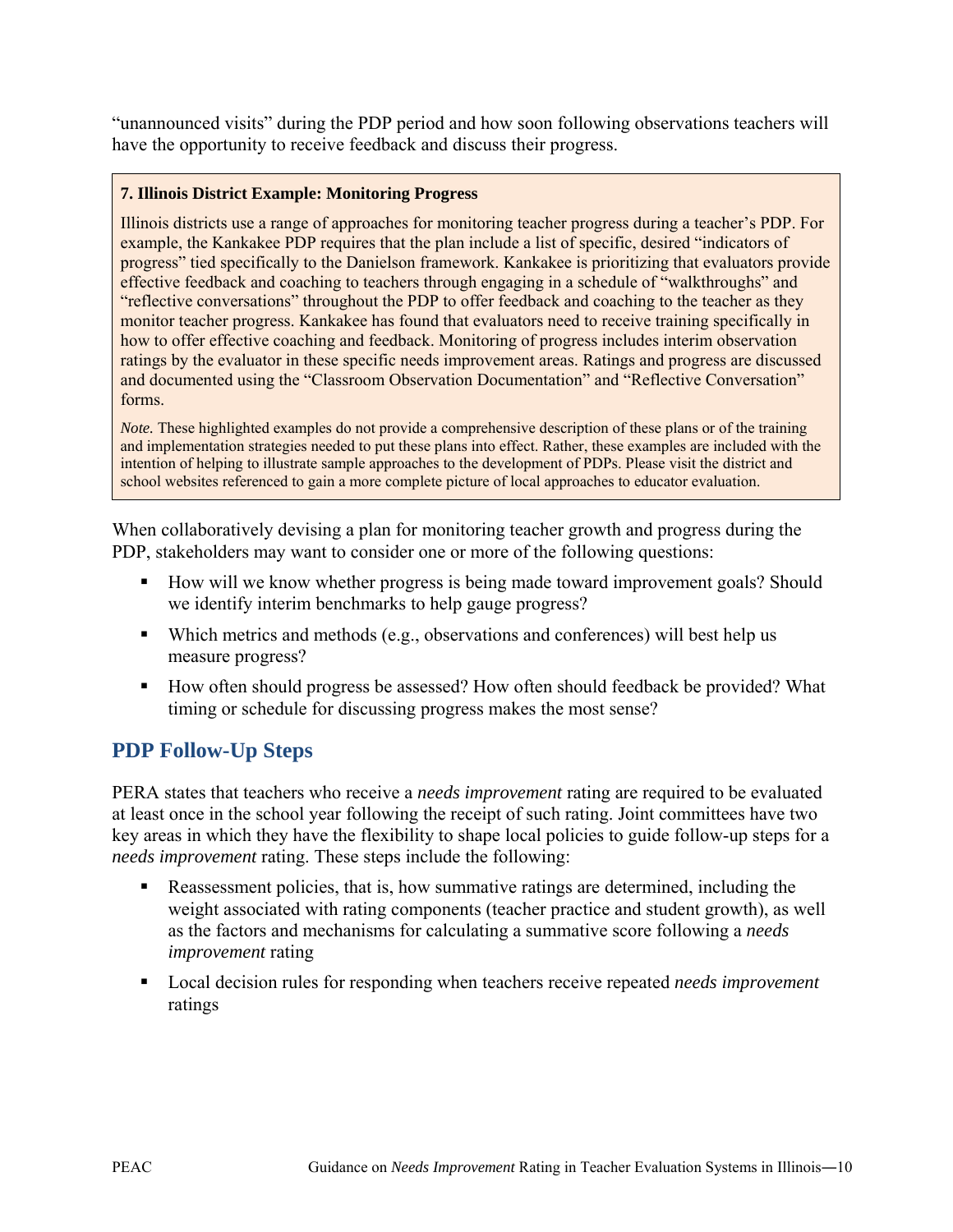## **Reassessment: Determining Summative Ratings Following a** *Needs Improvement* **Rating**

As noted previously, a teacher with a *needs improvement* rating is required to be evaluated at least once in the school year following the receipt of such rating. PERA offers joint committees the flexibility and option to establish alternative methods by which teachers are reassessed and summative ratings are determined, during the years following an initial *needs improvement*  rating. For example, a joint committee might expect to see improved practice ratings after a teacher has received a *needs improvement* rating. This joint committee, therefore, might decide to weight practice ratings more heavily during this subsequent year in an effort to best gauge progress made in this area. Another joint committee might decide that it is best to keep the method for determining summative ratings consistent regardless of a teacher's prior ratings. Although joint committees are given some latitude to adjust the weighting of assessments, they still need to follow PERA guidelines that require that at least 25 percent of a teacher's summative rating be based on student growth in the first and second years and at least 30 percent be based on student growth in Year 3 and beyond (Illinois Administrative Code Section 50.110).

In addition to modifying the weighting of summative ratings in the years following a *needs improvement* rating, joint committees have the option of modifying local assessment policies based on additional factors and considerations. For example, a joint committee might feel that teachers who receive a *needs improvement* rating after recently being reassigned to a new role should be given more time to adjust and improve their practice. This joint committee might establish local policies that take these considerations into account by giving these teachers a greater period of time in which to improve.

#### **8. Considerations for Potential Adjustments to Summative Ratings During Reassessment**

Joint committees are encouraged to consider the following questions when determining whether adjustments should be made to summative rating policies following a *needs improvement* rating:

- To what extent are current approaches to weighting performance and student growth appropriate for a teacher who needs improvement?
- When reassessing a teacher following the teacher's PDP, what are the pros and cons associated with preserving current summative rating formulas versus making adjustments to these formulas for a teacher who needs improvement?
- Are there extenuating circumstances or other factors, such as a recent reassignment, that we would like to consider addressing in our reassessment policies to maximize fairness and promote professional growth for teachers?

(See Table 1 for more detail on revising summative rating policies.)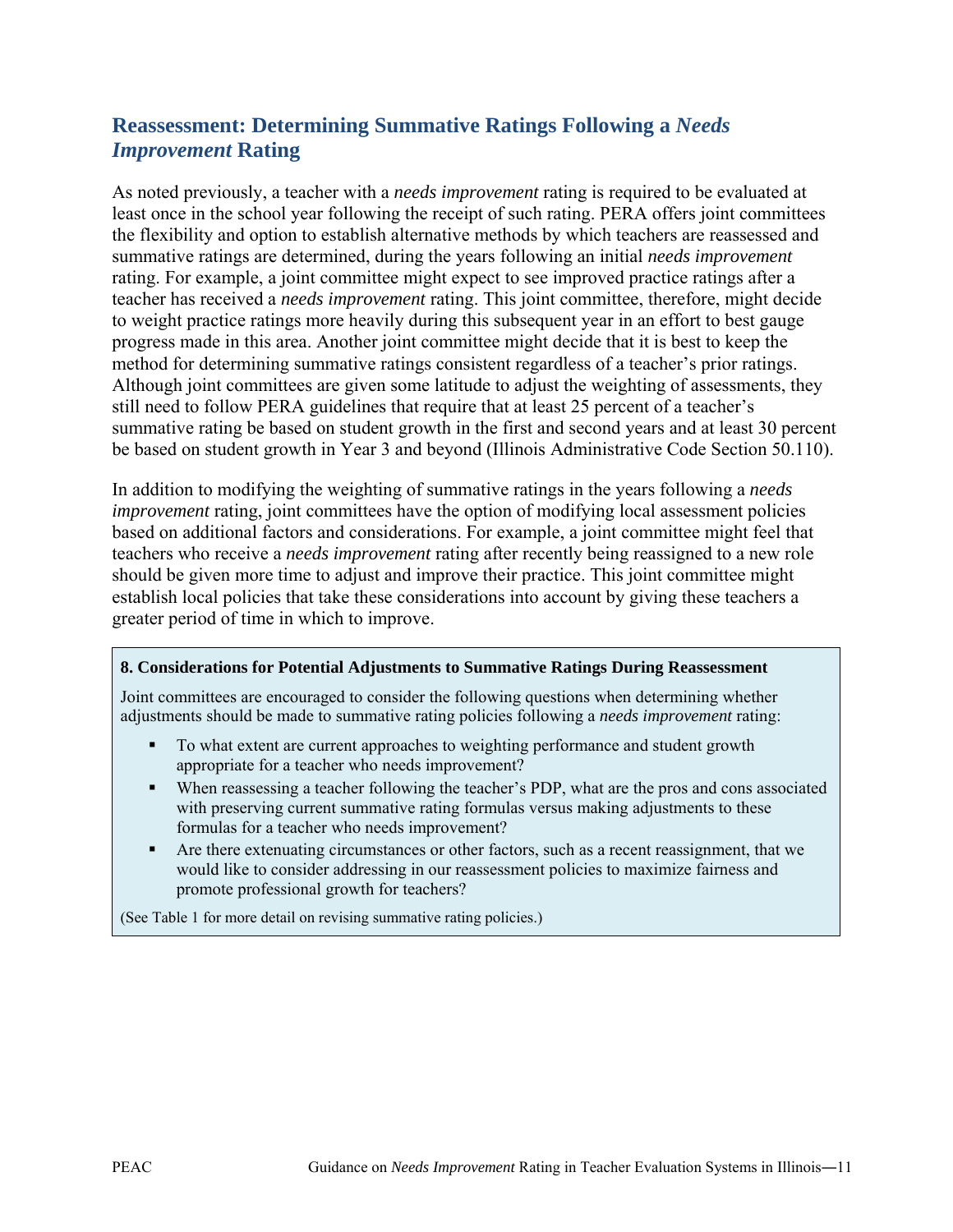## **Local Decision Rules Related to Repeated** *Needs Improvement* **Ratings**

PERA states that tenured teachers with *needs improvement* ratings who are subsequently evaluated and receive a new rating equal to or better than *proficient* must be reinstated to the regular tenured teacher evaluation cycle (Illinois School Code, Article 24A-5). However, PERA does not specify which follow-up steps should be taken for teachers who continue to receive repeated *needs improvement* ratings. To ensure fairness and consistency, many joint committees establish local decision rules to guide their response to teachers who receive repeated *needs improvement* ratings.

#### **9. Considerations for Decision Rules Related to Repeated** *Needs Improvement* **Ratings**

Joint committees are encouraged to consider one or more of the following questions when devising local decision rules related to repeated *needs improvement* ratings:

- Did the monitoring data that were collected during the initial PDP show any evidence of progress (even if this progress was not enough to move a teacher out of the *needs improvement* status)?
- What are the potential underlying reasons why this teacher received the first or subsequent *needs improvement* ratings*?*
- How many consecutive times has the teacher received a *needs improvement* rating?
- To what extent did the district follow through in providing the necessary resources and supports as outlined in the PDP to help strengthen the teacher's practice?
- To what extent did the teacher fully participate in improvement activities and invest effort in changing his or her practice?

(Refer to Table 1 for other key factors to consider.)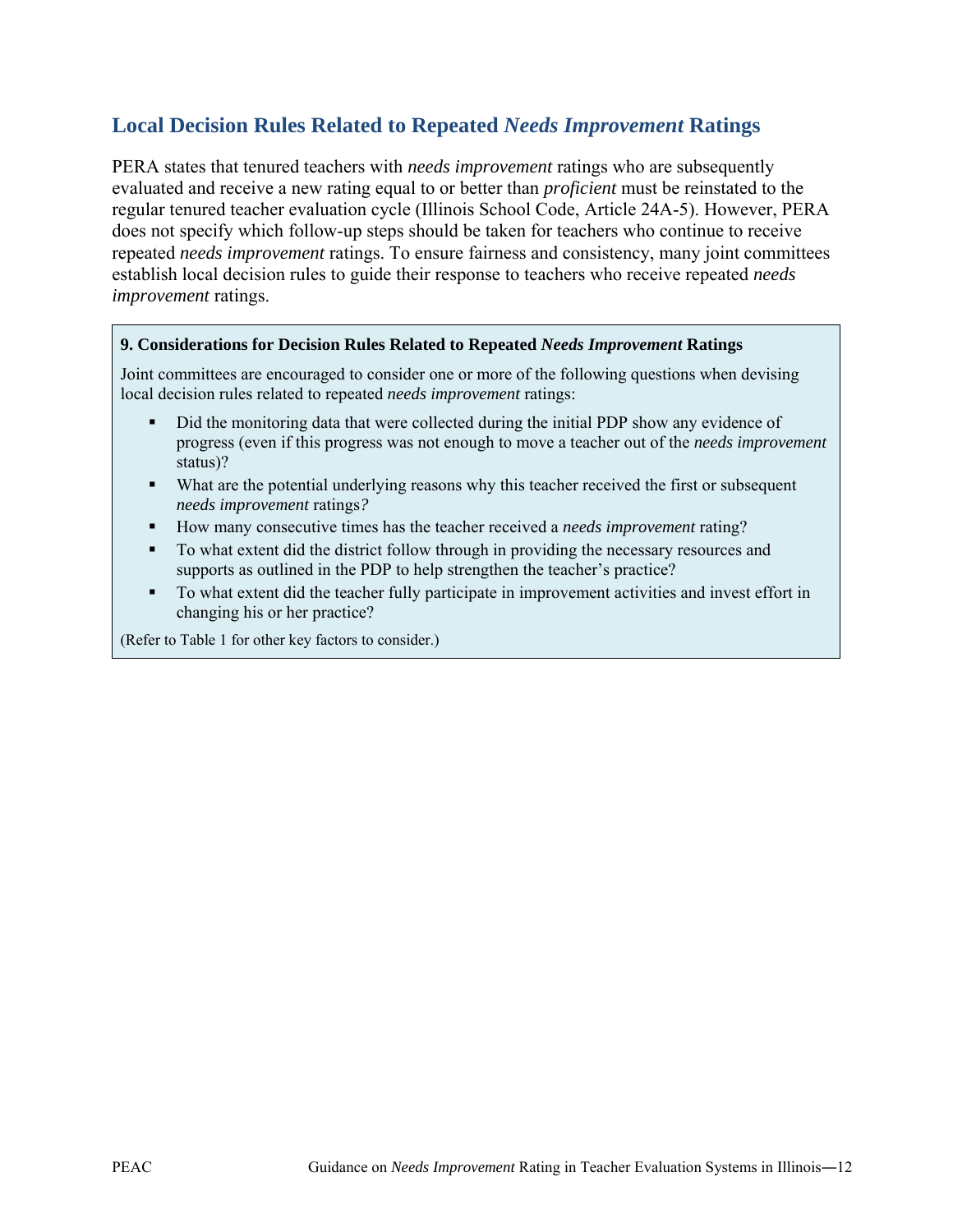#### **10. District Examples: Response to Repeated** *Needs Improvement* **Ratings**

Joint committees in Illinois school districts use a range of approaches in responding to teachers with repeated *needs improvement* ratings. For example, Urbana sets up PDP cycles that last only 30 days (Urbana School District 116, 2013). After each cycle, the teacher's performance is assessed to gauge progress. Before and after each observation, the teacher has the opportunity to meet with the evaluator to discuss his or her performance and progress. Throughout the repeated cycles, a teacher engages in reflection of his or her practice through gathering and examining evidence collected through multiple data sources and having ongoing conversations with his or her evaluator regarding progress. A teacher can have up to three of these learning cycles for which the teacher receives a *needs improvement* rating before the teacher receives an *unsatisfactory* rating and is enrolled in a 90-day remediation plan. (Refer to Table 2 for distinctions in PERA law between a rating of *needs improvement* and *unsatisfactory.*)

The Kankakee School District uses a different approach and time frame. While the PDP is in effect, the district provides support to the teacher as listed in the plan, and walkthroughs and reflective conversations are held. The teacher also meets with the evaluator as outlined in the plan. At the conclusion of the PDP, a teacher who receives a *needs improvement* rating undergoes a formal evaluation cycle in the next school year, per the requirements of PERA and state administrative rule. If the teacher receives a second *needs improvement* rating, then a new PDP is created and the teacher is evaluated the following year. Kankakee reports that because the plan is in early stages of implementation, there is a focus now on collecting data and closely monitoring how PDPs are implemented to ensure that teachers are receiving feedback and coaching as outlined in the plan and are receiving appropriate and sufficient support needed to make progress (Kankakee School District 111, 2014).

*Note.* These highlighted examples do not provide a comprehensive description of these plans or of the training and implementation strategies needed to put these plans into effect. Rather, these examples are included with the intention of helping to illustrate sample approaches to the development of PDPs. Please visit district and school websites referenced to gain a more complete picture of local approaches to educator evaluation.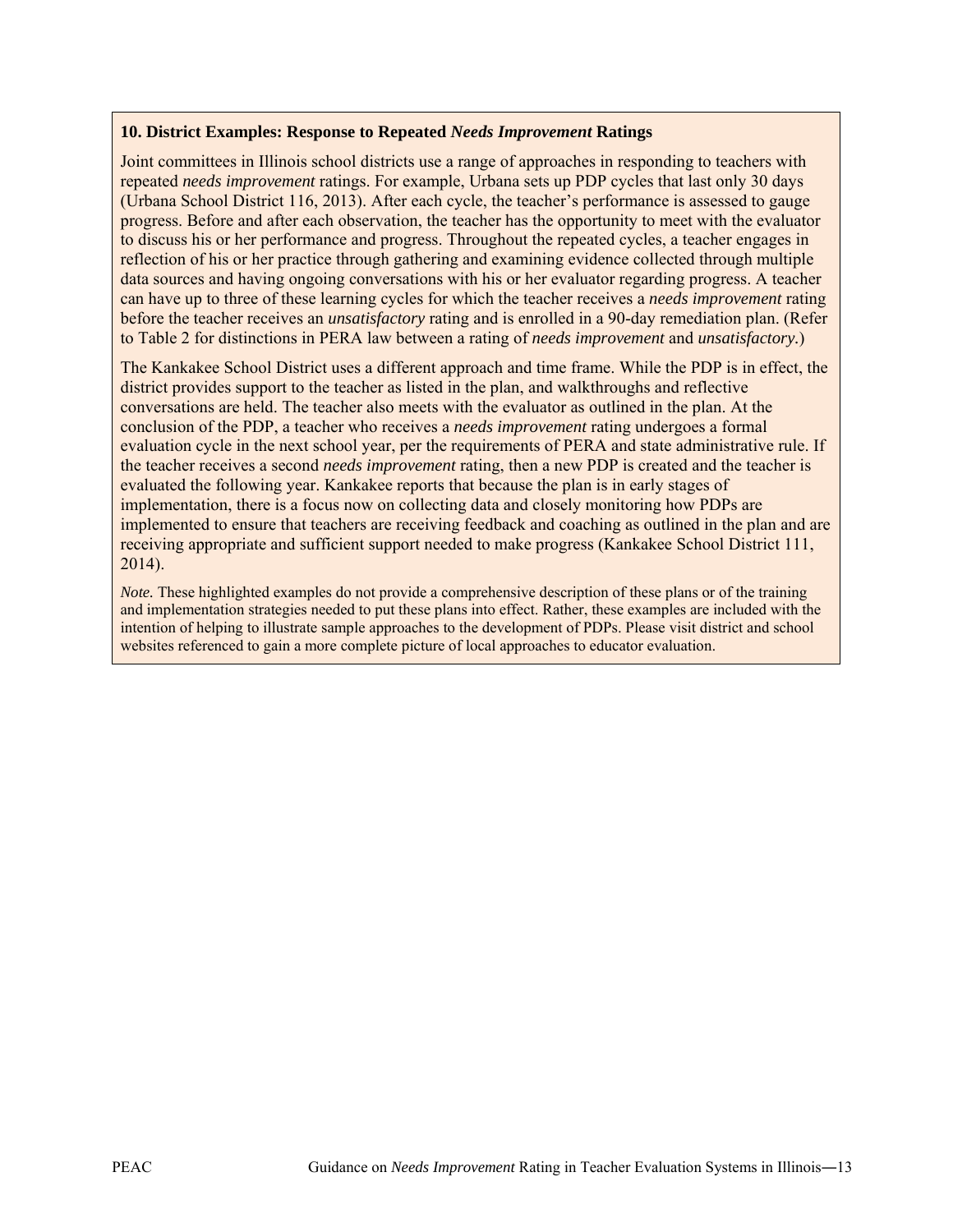# **Additional Considerations**

When a teacher has received a *needs improvement* rating, all stakeholders should share responsibility for supporting the teacher's growth and improvement. In particular, it is important to ensure that:

- Joint committees design fair and supportive local policies and evaluation systems.
- Evaluators accurately and fairly evaluate teachers.
- Tenured teachers actively and fully participate in the PDP.
- Evaluators and districts follow through in providing the resources and supports outlined in the PDP.

It is important that joint committees have established clear local policy for supporting teacher growth to guide appropriate action if measurable progress is not observed after all stakeholders have invested sufficient time, used effective strategies, and fulfilled their responsibilities. Equally importantly, joint committees should pay attention to the prevalence of teachers receiving repeated *needs improvement* ratings within the district and be willing to revisit and revise local policies and practices to ensure their effectiveness. By examining patterns over time related to the underlying reasons for *needs improvement* ratings across multiple teachers, districts can gain a deeper understanding of the individual, organizational, and systemic issues that may be contributing to *needs improvement* ratings and can take steps to address the root causes that may be thwarting greater progress in strengthening teacher practice within the school or district.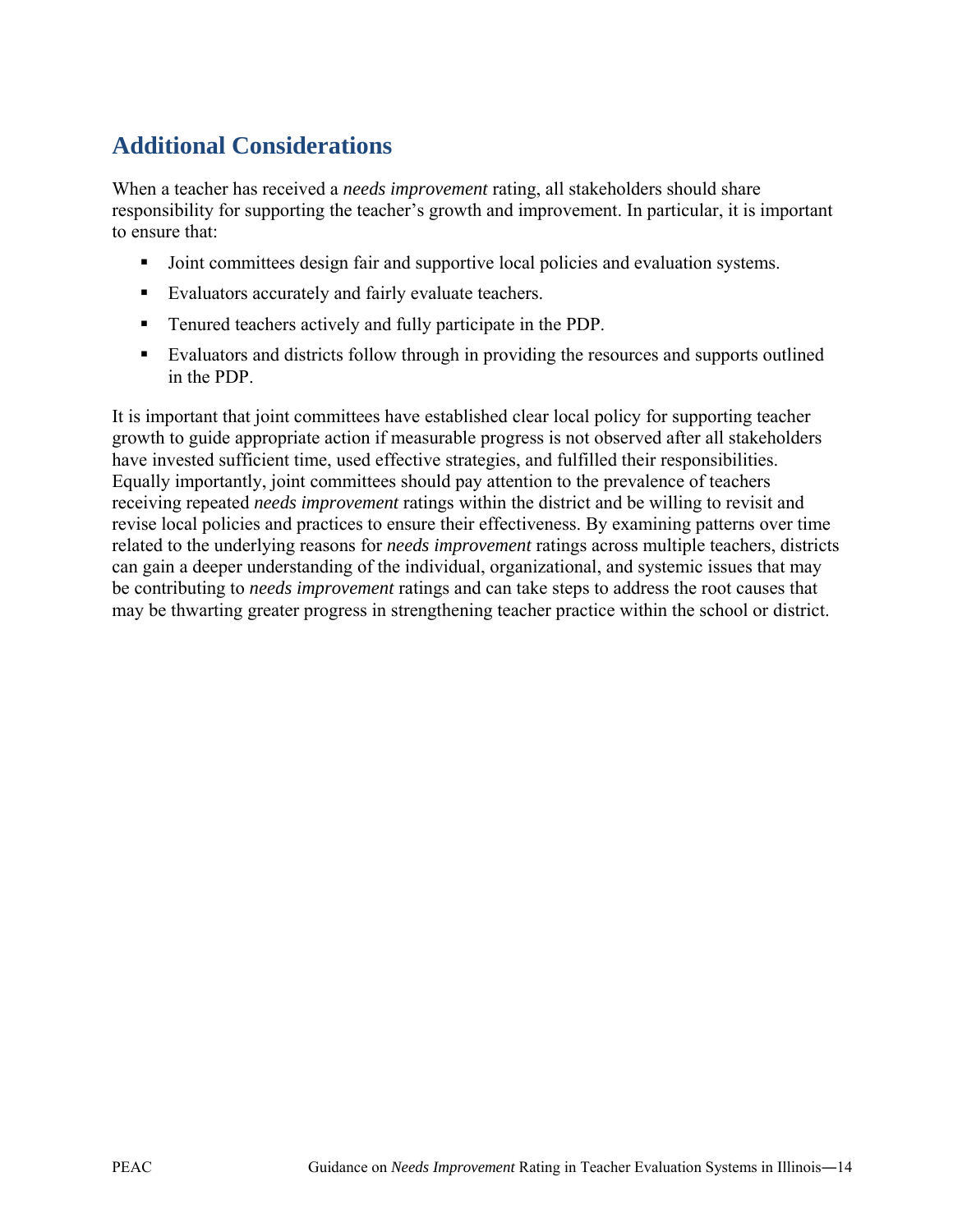| <b>Rating</b>                                       | <b>Required Next Steps</b>                                                                                                                                         | <b>Required Plan Timing</b><br>and Duration                                                                                                                                                                   | <b>Required Components</b>                                                                                                                                                                                                                                                                                                                                                        | <b>Required Follow-Up for Tenured</b><br><b>Teacher With Needs Improvement Rating</b>                                                                                                                                                                                                                                                                                                                                                                                                         |
|-----------------------------------------------------|--------------------------------------------------------------------------------------------------------------------------------------------------------------------|---------------------------------------------------------------------------------------------------------------------------------------------------------------------------------------------------------------|-----------------------------------------------------------------------------------------------------------------------------------------------------------------------------------------------------------------------------------------------------------------------------------------------------------------------------------------------------------------------------------|-----------------------------------------------------------------------------------------------------------------------------------------------------------------------------------------------------------------------------------------------------------------------------------------------------------------------------------------------------------------------------------------------------------------------------------------------------------------------------------------------|
| <b>Needs</b><br>improvement<br>(Tenured<br>Teacher) | Development of a<br>PDP by the evaluator<br>in consultation with<br>the evaluated teacher                                                                          | $\blacksquare$ A PDP must be<br>developed within 30<br>school days.<br>There is no<br>$\blacksquare$<br>requirement for PDP<br>duration.<br>A PDP may cross<br>academic years.                                | • PDP must explicitly<br>address areas of<br>performance that the<br>tenured teacher needs<br>to improve.<br>PDP must take into<br>٠<br>account the teacher's<br>ongoing professional<br>responsibilities<br>(including his or her<br>regular teacher<br>assignments).<br>PDP must be aligned to<br>$\blacksquare$<br>Learning Forward<br>Standards for<br>Professional Learning. | $\blacksquare$ Tenured teachers with <i>needs</i><br>improvement ratings must be evaluated<br>once in the school year following the<br>receipt of a needs improvement rating.<br>Tenured teachers with a needs<br>$\blacksquare$<br><i>improvement</i> rating who are<br>subsequently evaluated and receive a<br>new rating equal to or better than<br>satisfactory or proficient must be<br>reinstated to the regular tenured teacher<br>evaluation cycle.                                   |
| Unsatisfactory                                      | Development of a<br>remediation plan in<br>consultation with the<br>teacher deemed<br>unsatisfactory, a<br>qualified<br>administrator, and a<br>consulting teacher | • A remediation plan<br>must be developed<br>within 30 school days.<br>Remediation plans last<br>90 school days (unless<br>a shorter duration is<br>provided for in a<br>collective bargaining<br>agreement). | • Teachers must be<br>evaluated at the<br>midpoint and end of<br>the 90-school-day<br>remediation period.<br>The remediation plan<br>must be aligned to<br>Learning Forward<br>Standards for<br>Professional Learning.                                                                                                                                                            | The tenured teacher with an<br>$\blacksquare$<br><i>unsatisfactory</i> rating must be evaluated<br>once in the school year following the<br>receipt of the <i>unsatisfactory</i> rating.<br>If a tenured teacher completes a<br>$\blacksquare$<br>remediation plan and receives a rating of<br>unsatisfactory in the 36-month period<br>following completion of the plan, then<br>the district may forego remediation and<br>seek dismissal after the district's PERA<br>implementation date. |

**Table 2. Highlights of PERA Language Related to** *Needs Improvement* **and** *Unsatisfactory* **Ratings**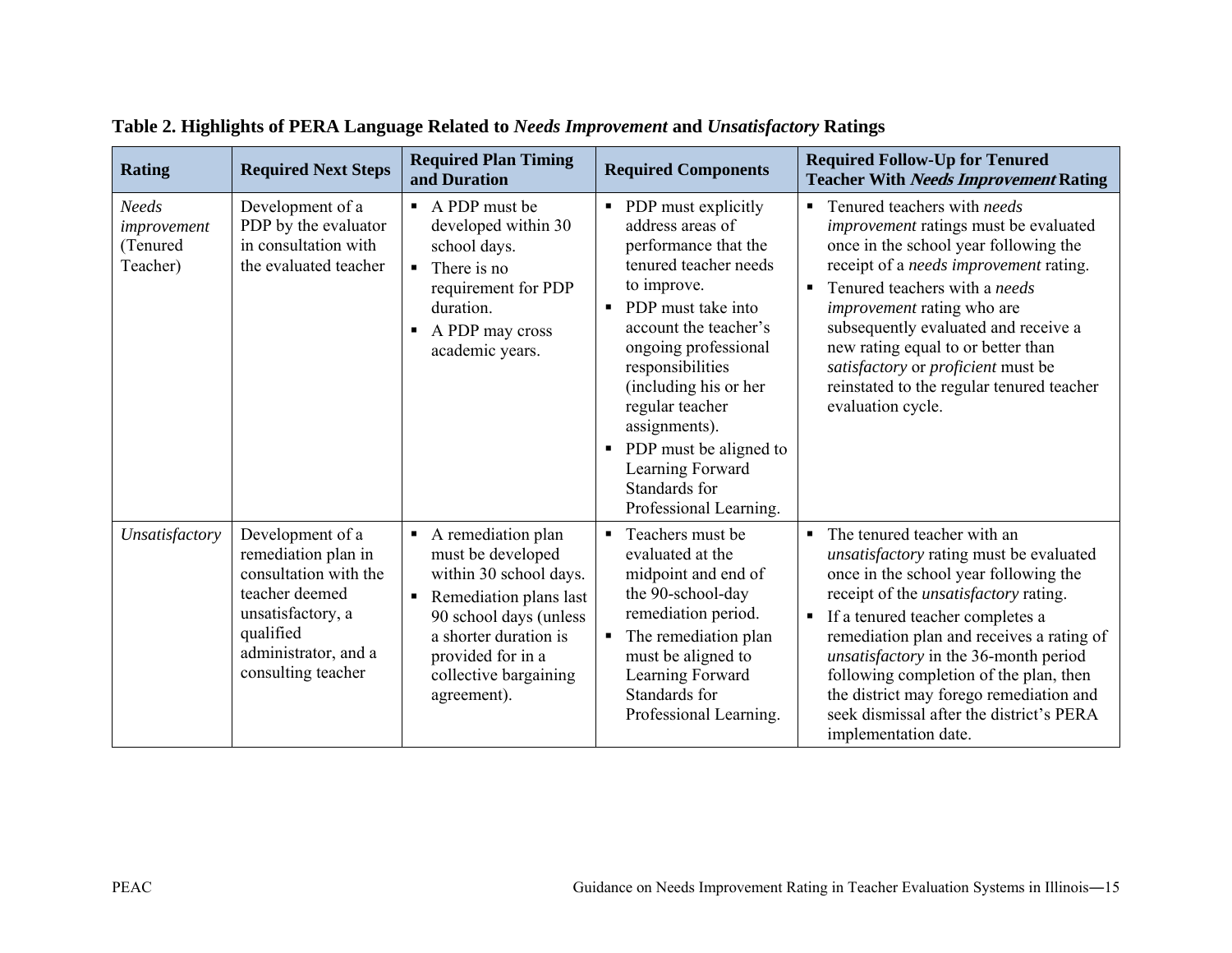## **References**

- Archibald, S., Coggshall, J. G., Croft, A., & Goe, L. (2011). *High-quality professional development for all teachers: Effectively allocating resources.* Washington, DC: National Comprehensive Center for Teacher Quality. Retrieved from http://www.gtlcenter.org/sites/default/files/docs/HighQualityProfessionalDevelopment.pdf
- Bell, C. A., Qi, Y., Croft, A. J., Leusner, D., McCaffrey, D. F., Gitomer, D. H., & Pianta, R. C. (2014). Improving observational score quality: Challenges in observer thinking. In T. J. Kane, K. A. Kerr, & R. C. Pianta (Eds.), *Designing teacher evaluation systems: New guidance from the Measures of Effective Teaching project* (pp. 50–97)*.* San Francisco, CA: Jossey-Bass. Retrieved from http://www.metproject.org/downloads/Designing%20Teacher%20Evaluation%20System s freePDF.pdf
- Bensenville School District. (2014). *Peer assistance and review: Improving teacher 1uality through peer assistance and review*. Bensenville, IL: Author.
- Bransford, J. D., Brown, A. L., & Cocking, R. R. (Eds.). (2000). *How people learn: Brain, mind, experience, and school*. Washington, DC: National Academy Press.
- Bremen High School District 228 District Evaluation Committee. (2013). *Evaluation resource guide* (Draft, 2nd ed.). Midlothian, IL: Author*.* Retrieved from http://bhsd228.schoolwires.net/cms/lib6/IL01001099/Centricity/Domain/31/2013%20Tea cher%20Resource%20Guide%20for%20Evaluation%20ver%203.pdf
- Chaplin, D., Gill, B., Thompkins, A., & Miller, H. (2014). *Professional practice, student surveys, and value- added: Multiple measures of teacher effectiveness in the Pittsburgh Public Schools* (REL 2014–024). Washington, DC: U.S. Department of Education, Institute of Education Sciences, National Center for Education Evaluation and Regional Assistance, Regional Educational Laboratory Mid-Atlantic. Retrieved from http://ies.ed.gov/ncee/edlabs
- Darling-Hammond, L., Chung Wei, R., Andree, A., Richardson, N., & Orphanos, S. (2009). *Professional learning in the learning profession: A status report on teacher development in the United States and abroad*. Oxford, OH: National Staff Development Council.
- Glickman, C. (2002). *Leadership for learning: How to help teachers succeed.* Alexandria, VA: Association of Supervision and Curriculum Development.
- Gulamhussein, A. (2013). *Teaching the teachers: Effective professional development in an era of high-stakes accountability.* Alexandria, VA: Center for Public Education. Retrieved from http://www.centerforpubliceducation.org/Main-Menu/Staffingstudents/Teaching-the-Teachers-Effective-Professional-Development-in-an-Era-of-High-Stakes-Accountability/Teaching-the-Teachers-Full-Report.pdf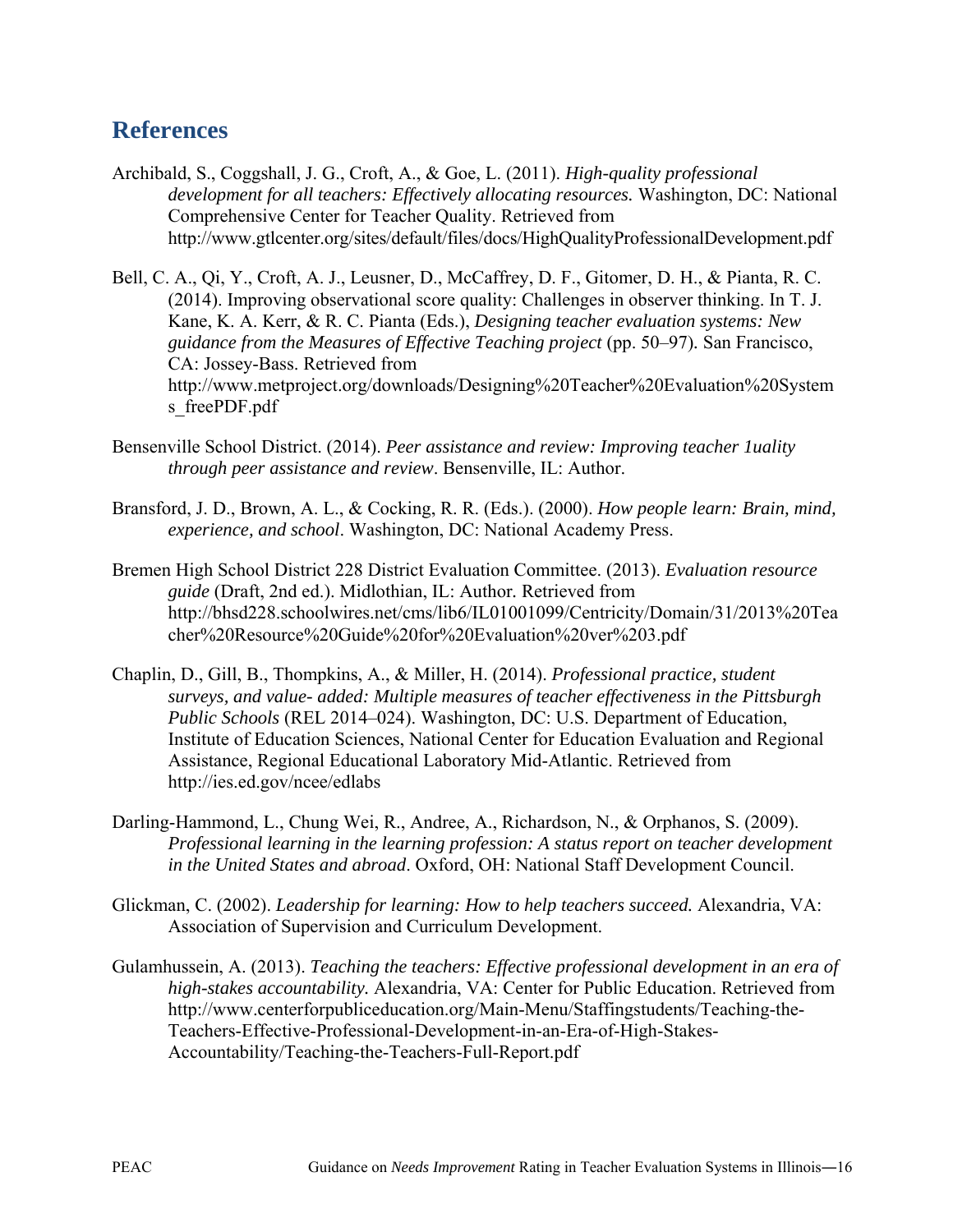- Hattie, J. (2008). *Visible learning: A synthesis of over 800 meta-analyses relating to achievement.* New York, NY: Routledge.
- Illinois Administrative Code, tit. 23, pt.50, sub. A, §50.400–50.420 (amended 2014, November 19). *General requirements.* Retrieved from http://www.isbe.net/rules/archive/pdfs/50ARK.pdf
- 105 Illinois Compiled Statutes. §24 A-5. *School code.*
- Illinois State Board of Education. (2011). *Non-regulatory guidance 11-02 on the Performance Evaluation Reform Act and Senate Bill 7.* Springfield, IL: Illinois State Board of Education. Retrieved from http://www.isbe.net/pera/pdf/pera\_guidance.pdf
- Illinois State Board of Education. (2013). *Guidance on peer evaluation in teacher evaluation systems in Illinois.* Springfield, IL: Author. Retrieved from http://www.isbe.net/peac/pdf/guidance/13-17-pe-teacher-eval.pdf
- Illinois State Board of Education. (2014). *Peer evaluation in Bensenville.* Springfield, IL: Author. Retrieved from http://www.isbe.net/racetothetop/PDF/bensenville-sd2-PAR.pdf
- Kankakee School District 111. (2014). *Performance evaluation plan.* Kankakee, IL: Author. Retrieved from http://goo.gl/qJRdHN
- Killion, J. (2013). *Professional learning plans: A workbook for states, districts, and schools.* Oxford, OH: Learning Forward. Retrieved from http://www.k12.wa.us/CurriculumInstruct/WA-TPL/pubdocs/professional-learningplans.pdf? sm\_au\_=iVVMqJ6z5Z3PvwM7
- Knight, J. (2011). What good coaches do. *Educational Leadership, 69*(2), 18–22.
- Learning Forward. (2011). *Standards for professional learning*. Dallas, TX: Author.
- Marzano, R., Frontier, A., & Livingston, D. (2011). *Effective supervision: Supervising the art and science of teaching.* Alexandria, VA: ASCD.
- Marzano, R., Pickering, D., & Pollock, J. (2001). *[Classroom instruction that works: Research](http://www.ascd.org/publications/books/111001.aspx)[based strategies for increasing student achievement.](http://www.ascd.org/publications/books/111001.aspx)* Alexandria, VA: ASCD.
- Marzano, R. (with Boogren, T., Heflebower, T., McIntyre, J., & Pickering, D.). (2012). *Becoming a reflective teacher*. Bloomington, IN: Marzano Research Laboratory.
- Massachusetts Department of Elementary and Secondary Education. (2012). *Training module 4: S.M.A.R.T. goals and educator plan development.* Boston, MA: Author. Retrieved from http://www.doe.mass.edu/edeval/training/modules/M4.pdf
- Mihaly, K., & McCaffrey, D. F. (2014). Grade-level variation in observational measures of teacher effectiveness. In T. J. Kane, K. A. Kerr, & R. C. Pianta (Eds.), *Designing teacher evaluation systems: New guidance from the Measures of Effective Teaching project.* San